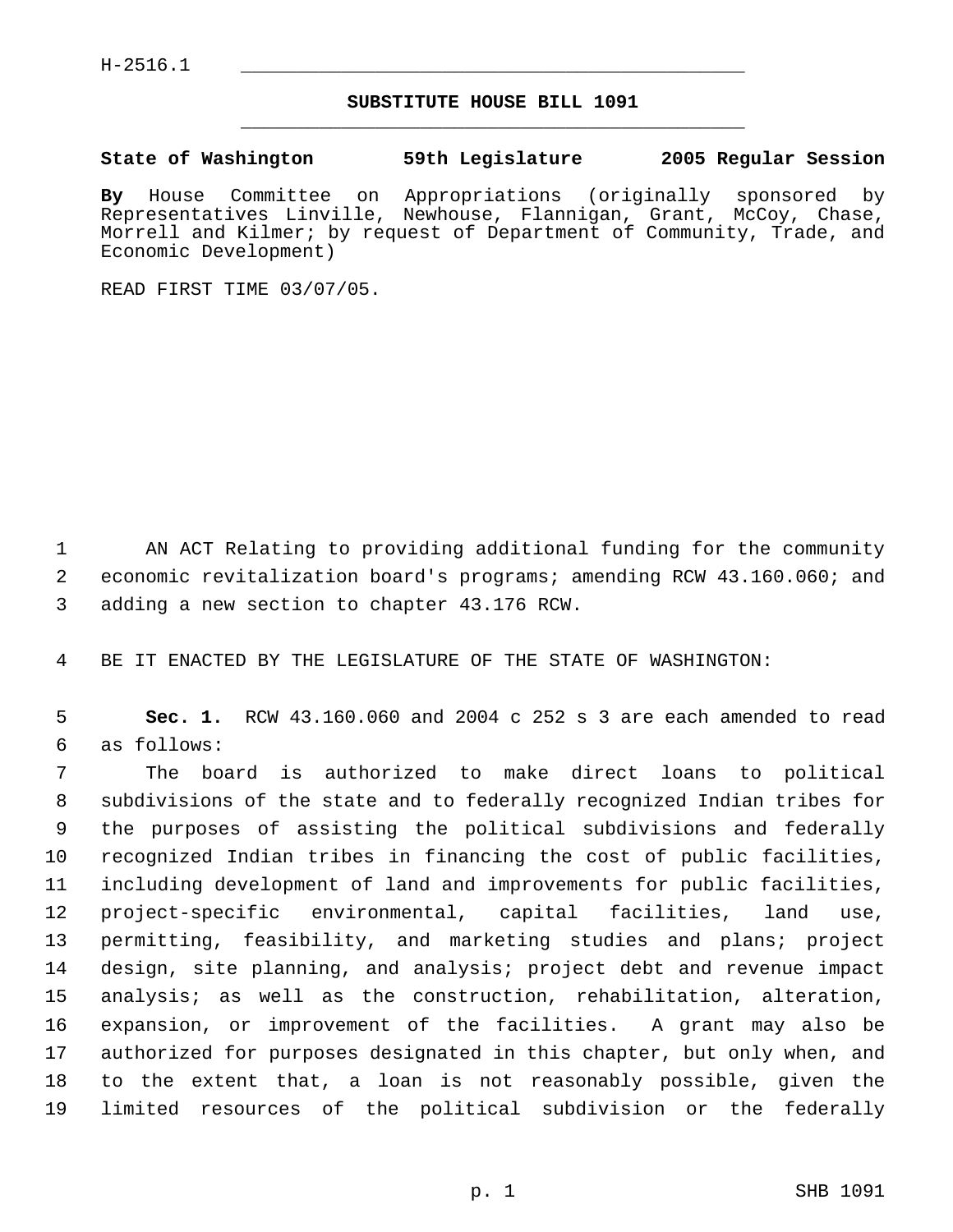recognized Indian tribe and the finding by the board that financial circumstances require grant assistance to enable the project to move forward. However, at least ten percent of all financial assistance provided by the board in any biennium shall consist of grants to political subdivisions and federally recognized Indian tribes.

 Application for funds shall be made in the form and manner as the board may prescribe. In making grants or loans the board shall conform to the following requirements:

(1) The board shall not provide financial assistance:

 (a) For a project the primary purpose of which is to facilitate or promote a retail shopping development or expansion.

 (b) For any project that evidence exists would result in a development or expansion that would displace existing jobs in any other community in the state.

 (c) For the acquisition of real property, including buildings and other fixtures which are a part of real property.

 (d) For a project the primary purpose of which is to facilitate or promote gambling.

(2) The board shall only provide financial assistance:

 (a) For those projects which would result in specific private developments or expansions (i) in manufacturing, production, food processing, assembly, warehousing, advanced technology, research and development, and industrial distribution; (ii) for processing recyclable materials or for facilities that support recycling, including processes not currently provided in the state, including but not limited to, de-inking facilities, mixed waste paper, plastics, yard waste, and problem-waste processing; (iii) for manufacturing facilities that rely significantly on recyclable materials, including but not limited to waste tires and mixed waste paper; (iv) which support the relocation of businesses from nondistressed urban areas to rural counties or rural natural resources impact areas; or (v) which substantially support the trading of goods or services outside of the state's borders.

 (b) For projects that help retain Washington's military-related private sector businesses.

 (c) For projects which it finds will improve the opportunities for the successful maintenance, establishment, or expansion of industrial